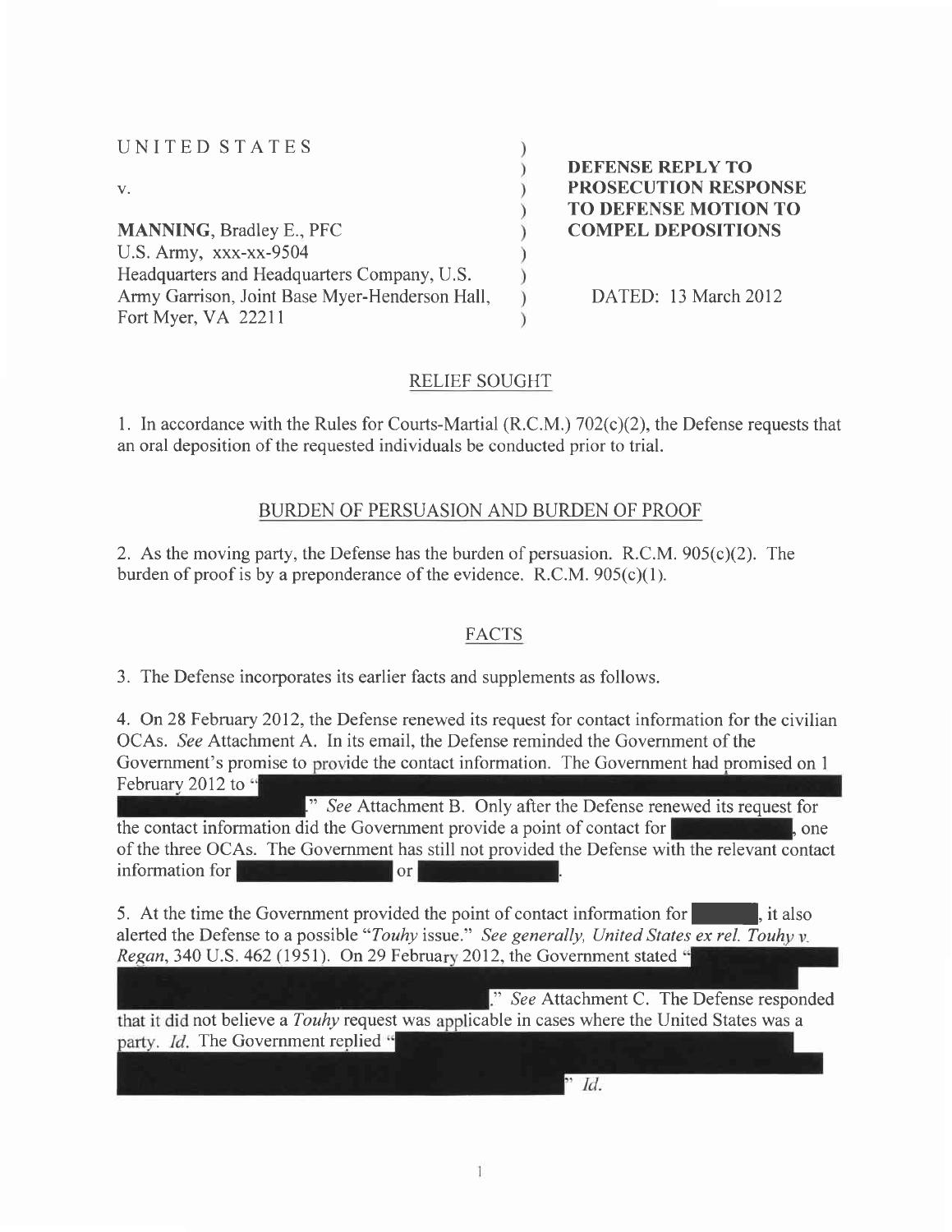#### WITNESSES/EVIDENCE

6. The Defense does not request any witnesses be produced for this motion. The Defense respectfully requests this Court to consider the referred charge sheet in support of its motion, as well as the Attachments referenced herein.

- Attachment A: Defense Email Reiterating Request for OCA Contact Information o
- Attachment B: Government Email on 1 February 2012 Responding to Defense Request for OCA Contact Information
- Attachment C: Government's Touhy Requirements Assertion
- Attachment D: Reducing Over-Classification Act o
- Attachment E: Investigating Officer's Determination on Unsworn Declarations by OCAs a

## LEGAL AUTHORITY AND ARGUMENT

7. In support of its position that the Court should deny the Defense's request, the Government states that once an Original Classification Authority (OCA) makes a classification determination it is presumed proper, and it is not the province of this Court to question that determination. See Prosecution Response to Defense Motion to Compel Depositions at page 7. The Government fails to appreciate the limitations of the classification determination in regards to the charged offenses. Classification determinations alone do not satisfy the *mens rea* requirement of 18 U.S.C. \$ 793(e). United Stares v. Diaz,69 M.J. 127, 133 (C.A.A.F. 2010) (holding that although "classification may demonstrate that an accused has a reason to believe that information relates to national defense and could cause harm to the United States... not all information that is contained on a classified or closed computer system pertains to national defense. Likewise, not all information that is marked as classified, in part or in whole, may in fact meet the criteria for classification.").

8. The Defense, contrary to the Government's assertion, has not conflated damage and potential impact on security. Instead, the Defense simply appreciates the limitations of the OCA classification determination. An OCA classification determination does not necessarily equate to proof that the accused knew or had a reason to believe the charged information could be used to the injury of the United States or to the advantage of any foreign nation.

9. The Government wants to treat the OCAs' determinations as the final statement regarding whether something "could" cause damage. See Prosecution Response to Defense Motion to Compel Depositions at page 7. A classification determination is not conclusive on the question of whether information "could" cause damage to the United States or be used to the advantage of any foreign nation. United States v. Morison, 844 F.2d 1057, 1086 (4<sup>th</sup> Cir.), cert denied, 488 U.S. 908 (1988). At most, the OCA determination is merely probative of the issue regarding whether information could cause damage to the United States. *Id.* at 1086 ("... I assume we reaffirm today, that notwithstanding information may have been classified, the govemment must still be required to prove that it was in fact 'potentially damaging  $\ldots$  or useful, i.e., that the fact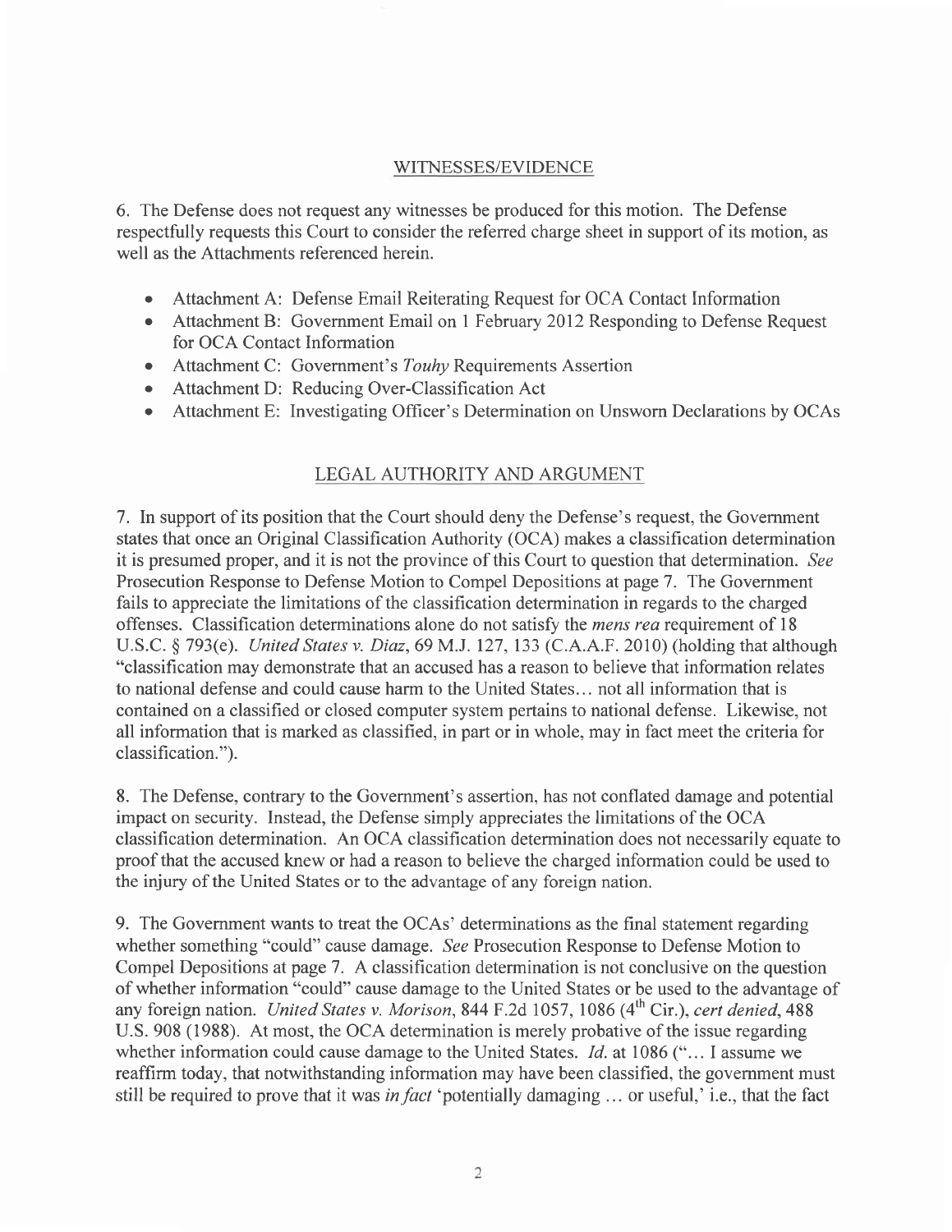of classification is merely probative, not conclusive, on that issue...") (emphasis in original.) Additionally, while the OCAs' determinations were at one point in history "worthy of great deference," such is not necessarily the case anymore. The United States has acknowledged that it has a problem with over-classification. See Attachment D (passage of the Reducing Over-Classification Act by President Barack Obama on 7 October 2010 in order to attempt to deal with the problem of Government over-classification). Such a problem calls into question a determination whether certain items "could" cause damage based solely on the basis of its classification. As Justice Stewart of the Supreme Court so aptly stated in regards to the Pentagon Papers, "for when everything is classified, then nothing is classified. . ." New York Times v. United States,403 U.S. 713,729 (1971).

10. The OCA classification determination are only "conclusive on the question of authority to possess or receive the information." *Morison*, 844 F.2d at 1086. Whether the accused, in fact, knew or had a reason to believe the charged information could be used to the injury of the United States or to the advantage of any foreign nation is not determined by the OCA. *Id.* at 1086 (detailing the appropriate limitations of classification determinations to only the question of authority to possess or receive the information by holding "[t]his must be so to avoid converting the Espionage Act into the simple Government Secrets Act which Congress has refused to enact.").

<sup>I</sup>l. Given the fact the OCA determinations are merely probative on the element of the l8 U.S.C. \$ 793(e) offense, the Defense should be entitled to examine the basis for the OCA determinations as to why the information was classified and the OCA's belief regarding whether the reviewed information really "could" cause damage to national security. The Defense was not given the ability to question the OCAs at the Article 32 hearing. The OCAs were essential witnesses that should have been produced. Their testimony went to the heart of one of the elements of the charged offenses. The Investigating Officer failed to appreciate the significance of the requested witnesses' testimony and improperly determined that each OCA witness was not reasonably available.

12. The Investigating Officer did not provide any support or reasons to buttress his conclusion that the OCAs were "not reasonably available." United States v. Samuels, 1959 WL 3613 (C.M.A.) (the investigating officer should set out the circumstances upon which the conclusion of the unavailability is predicated). Instead, the Investigating simply adopted the Government's bald assertions that the witnesses were unavailable. As the Govemment acknowledges, two of the requested OCAs, **and and at Fort Meade,** were stationed at Fort Meade, Maryland. It is indefensible to suggest that neither was "reasonably available" to be produced at the Article 32 which was held at the OCAs' home base. The Investigating Officer ignored the Defense's request to require the government to at least inquire as to whether the OCA witnesses were available. Instead, the Investigating Officer chose to rely upon a rote recitation of the test for availability.

13. Once he determined that the OCA witnesses were not available, the Investigating Officer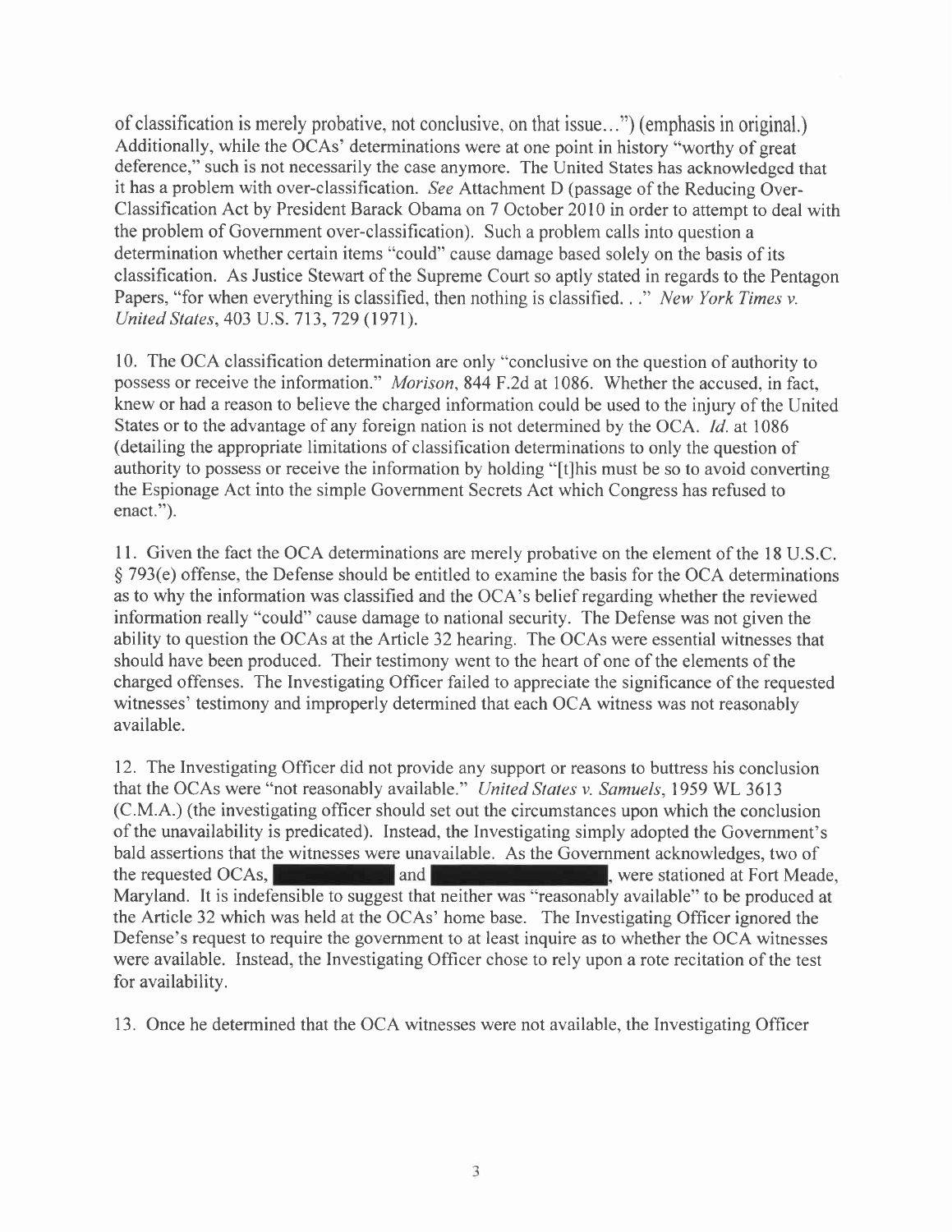proceeded to consider the unsworn statements of each of the  $OCAs<sup>1</sup>$ . Due to the Investigating Officer's determination, the Defense did not have an opportunity to cross-examine the OCAs at the Article 32. lt is without question that the OCAs were vital witnesses. The Government justified repeated delays for over a year in order to obtain their classification reviews. If the OCA determinations were not vital, the Government would not have gone to such great lengths to ensure that the Investigating Officer consider the OCAs' unsworn statements.<sup>2</sup>

14. In addition to arguing that the Investigation Officer's determination on availability of the OCAs was correct, the Government argues that the Defense has incorrectly cited authority for its requested relief. The Government attempts to distinguish the cited authority cited by stating

 $\mathbb{T}$  This "critique" is without merit. The cases cited by the Defense deal with the enforcement of pretrial rights— the right of the accused to have the presence of a "key witness" at the Article 32. The cases also support the proposition that "if an accused is deprived of a substantial pretrial right on timely objection, he is entitled to judicial enforcement of this right, without regard to whether such enforcement will benefit him at trial." See United States v. Chuculate,5 M.J. 143,144-45 (C.M.A. 1978). Contrary to the Government's assertion, this standard of review is not limited to reopening the Article 32. Instead, it applies to the *enforcement* of a substantial pretrial right. *Id.* at 145.<sup>3</sup> Such enforcement is within the discretion of the military judge, and may be in the form of reopening the Article 32 or (as in this case) ordering a deposition.

15. The Government argues that the Defense's request is not timely in that there is no evidence that any of the requested witnesses will not be available for trial. The Government also states that it will

." This promise by the Government to provide access as it ' is why the Defense is requesting relief from the Court.

 $"$  See

16. At the Article 32, the Government relied upon the importance of the duty positions of the various OCAs to deny access. In its response to the motion to compel depositions, the Government repeated this argument, and also pointed to the fact that

 $\frac{1}{1}$  Although I is not an OCA, he is the individual the Government chose to conduct the classification review of Apache video. As such, he is the only witness that the Defense is aware of that could speak to the classification review.

 $2$  The Defense maintains its position that the Investigating Officer improperly considered, over Defense objection, the OCAs' unsworn statements under R.C.M. 405. Significantly, the lnvestigating Officer did not determine the unsworn declarations were in fact sworn declarations under R.C.M. 405. Instead, the Investigating Officer determined that although the OCA statements were unsworn, they carried with them the same "indicia of reliability" as sworn statements. See Attachment E.

 $3$  The *Chuculate* decision cites several examples of judicial enforcement of a substantial pretrial right such as: United States v. Mickel, 9 U.S.C.M.A. 324, 26 C.M.R. 104 (1958)(failure to provide Article 27(b) qualified counsel at an Article 32 hearing was a substantial pretrial right capable of judicial enforcement); United States v. Donaldson, 23 U.S.C.M.A .293,49 C.M.R. 542 (1975) (properly convened Afticle 32 investigation was a substantial pretrial right capable of judicial enforcement); United States v. Ledbetter, 2 M.J. 37 (C.M.A. 1976) (presence of key witnesses at Article 32 hearing was a substantial pretrial right capable of judicial enforcement); United States v. Chestnut,2M.I.84 (C.M.A. 1976) (failure to grant a motion for continuance to depose a witness (who was actually present for trial purposes) denial of a substantial pretrial right capable of judicial enforcement).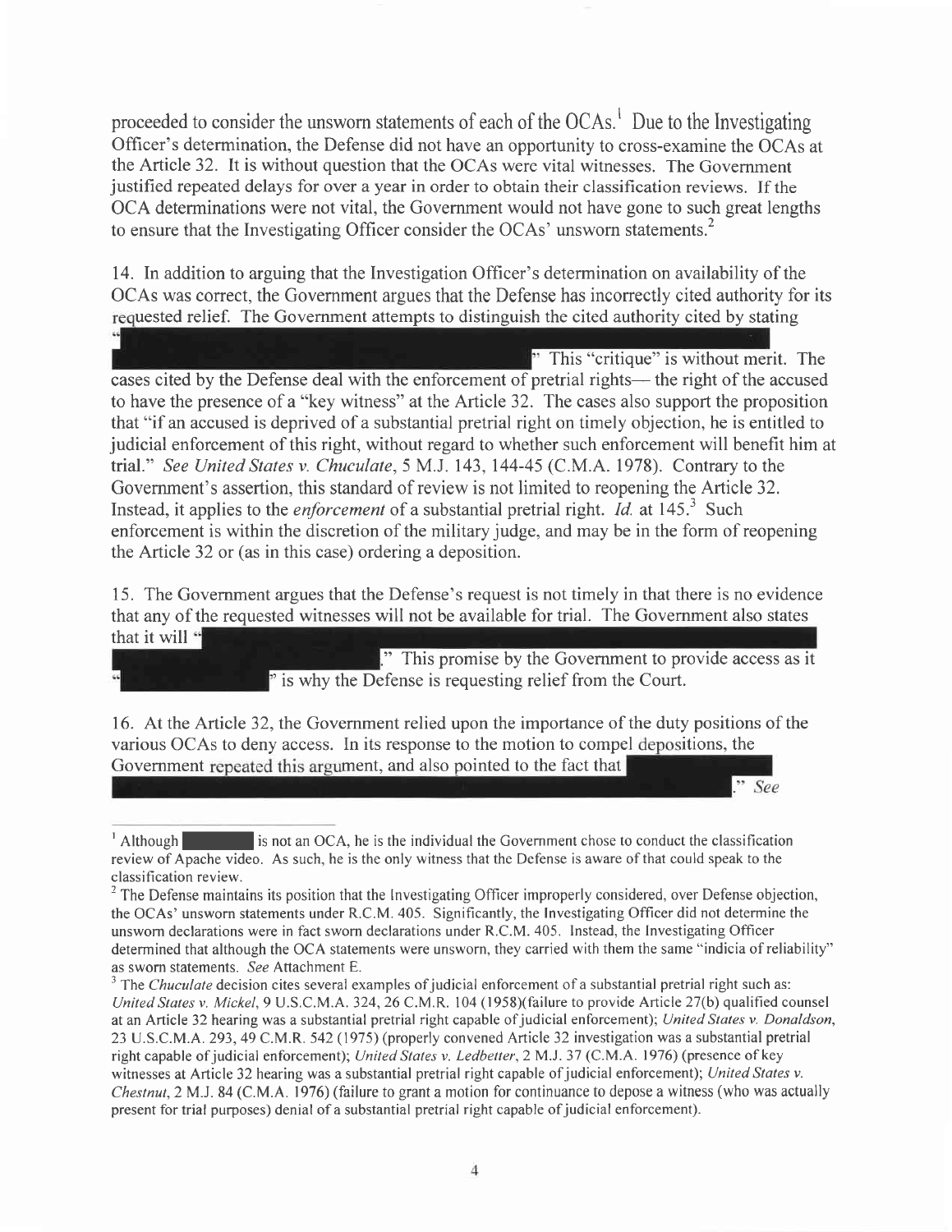Prosecution Response to Defense Motion to Compel Depositions at 12. However, perhaps most troubling is the Government's recent reliance on Touhy regulations to restrict the Defense's access to the civilian OCAs. See Attachment C.

17. The Defense exchanged numerous emails with the Government in an attempt to flush out the Government's position on *Touhy* and how that would impact a ruling by the Court. Shockingly, the Government asserted that it first became aware of the possible Touhy issue earlier that very week (apparently from the requested OCAs). Such an admission by the Government is evidence of the Government's lack of due diligence in this case. The fact that the Defense wanted to interview the relevant OCAs was not a surprise to the Government. The Defense had requested that these witnesses be present at the Article 32; requested from both the SPCMCA and GCMCA to depose the relevant OCA witnesses; and requested contact information for the relevant OCAs. The fact that the Government was just now finding out that *Touhy* requirements may apply is inexcusable.

18. Ultimately, the Government appears to have restricted its interpretation of Touhy requirements to only the Defense's access to the non-DoD OCA witnesses. The Government does not seem to understand that discovery and access to witnesses flows through the trial counsel. The Government cannot hide behind Touhy. This is especially so if the Government actually has had access to the witness (i.e. to interview that person). In this instance, the Government has had access to the relevant OCAs. The Government's position, requiring the Defense to submit a *Touhy* request, is yet another example of the Government impeding the defense's access to these witnesses, and is also in violation of Article 46, UCMJ.

19. The Government's position on witness availability ignores the practical realities of the situation. Each of the OCAs is either a General Officer or a high ranking civilian employee.<sup>4</sup> Their respective duty positions require more than your average witness coordination. The Defense cannot simply drop by the OCAs' duty location or pick up a phone and call a specific OCA. The Defense would need to coordinate with each OCA to obtain a time and place for the interview. Given the topic of discussion, the interview would have to be in person, and at an approved location. Assuming the OCAs did agree to be interviewed, the Defense could not dictate the time or the location of the interview. The relative difficulty of dealing with different OCAs and given the location of each OCA almost assures that any interview would not take place in advance of trial.

20. The interviews of the OCAs should have taken place as part of the Article 32. The fact that these witnesses were improperly denied has placed the Defense in the position of relying upon the OCAs to make themselves available for (an adversarial) interview or upon the Government to coordinate access to these witnesses.

21. Given the improper denial by the Article 32 Investigating Officer of these witnesses; the Government's previous actions of refusing to provide contact information for the civilian OCAs; the Government's last-minute Touhy position; and the practical difficulties involved in

<sup>&</sup>lt;sup>4</sup> This is true for each individual that conducted a classification determination with the exception of  $\blacksquare$ .